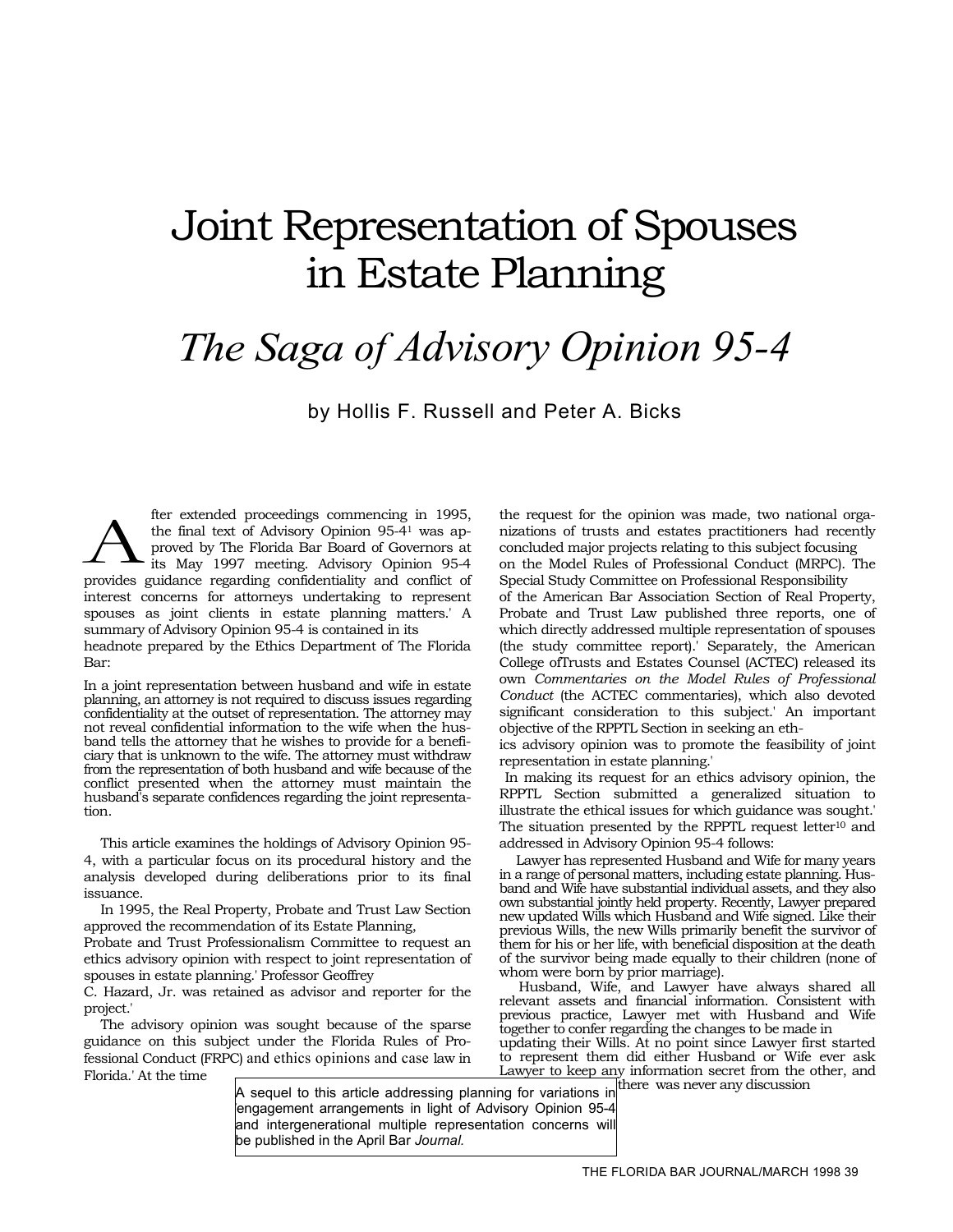about what Lawyer might do if either of them were to ask Lawyer to maintain such a separate confidence.

Several months after the execution of the new Wills, Husband confers separately with Lawyer. Husband reveals to Lawyer that he has just executed a Codicil (prepared by another law firm) which makes substantial beneficial disposition to a woman with whom Husband has been having an extra-marital relationship. Husband tells Lawyer that Wife knows about neither the relationship nor the new Codicil, as to which Husband asks Lawyer to advise him regarding Wife's rights of election in the event she were to survive Husband. Lawyer tells Husband that Lawyer cannot under the circumstances advise him regarding same. Lawyer tells Husband that Lawyer will have to consider Lawyer's ethical duties under the circumstances. Lawyer tells Husband that, after consideration, Lawyer may determine to disclose to Wife the substance of Husband's revelation if Husband does not do so himself.

# **Ethical Dilemma Arising From a Separate Confidence**

The central issue inAdvisory Opinion 95-4 concerns the lawyer's duties under FRPC 4-1.411 (communication), FRPC 4-1.6<sup>12</sup> (confidentiality), and FRPC 4-1.713 (conflict of interest) with respect to the husband's communication to the lawyer of the information concerning the codicil and the extra-marital relationship, which is defined in Advisory Opinion 95-4 as the "separate confidence." Advisory Opinion 95-4 begins its analysis by characterizing the lawyer's representation of the husband and wife as a "joint representation," consistent with the RPPTL request letter,<sup>14</sup> al-though Advisory Opinion 95-4 does not address the differences inherent in a " joint representation" as compared to a so-called "separate representation" of spouses in estate planning. A "joint representation" generally refers to representation of co-clients having similar goals and interests in which it is understood that information relating to the subject of representation will be shared by the co-clients.15 A "separate representation" may also involve sharing of information but would permit each client to disclose to his or her attorney certain information which is not to be shared with the other coclient.'6 Absent agreement otherwise,

# The attorney must act as fiduciary toward the joint clients and may exercise discretion to determine whether to disclose to the nonconfiding client.

the "default" rule is that a co-client relationship involving estate planning for married persons generally is presumed to be a joint representation.l '

Advisory Opinion 95-4 devotes substantial analysis to the positions taken in the study committee report regarding separate confidences imparted in a joint representation. The study committee report focuses on the ethical dilemma which confronts the attorney under, on the one hand, the duty of confidentiality under MRPC 1.6 which the attorney owes the confiding client (husband) and, on the other hand, the duty under MRPC 1.4 to communicate to the nonconfiding client (wife) important information which naturally relates to the attorney's representation of her.18 The study committee report recommends that the attorney seek either to persuade the confiding client to disclose the separate confidence to the other spouse or to obtain express authorization for the attorney to do so. Assuming (as would be expected in the situation presented in Advisory Opinion 95-4) that the confiding client is unwilling to do so, analysis of the study committee report focuses on the insoluble nature of the ethical dilemma — what-ever action the attorney takes seemingly will fail to comply with an ethical duty owed by the attorney to one or the other of the attorney's two clients. Applied to the situation presented in Advisory Opinion 95-4,

compliance with the lawyer's duty to inform the wife of material information relating to the lawyer's representation of her would run contrary to the lawyer's duty of confidentiality owed to the husband — but compliance with the lawyer's duty of confidentiality relating to the husband's separate confidence would be contrary to the lawyer's duty owed to the wife to communicate important information to her.

The study committee report and the ACTEC commentaries conclude that the attorney, faced with this insoluble dilemma, must act as fiduciary toward the joint clients<sup>19</sup> and may exercise discretion**20** to determine whether to make disclosure to the nonconfiding client.<sup>21</sup> The study committee report states that the attorney should balance the potential for material harm to the confiding client (husband) which may be caused by revealing the separate confidence against the potential for material harm to the nonconfiding client (wife) which may be expected by failure to reveal same.<sup>22</sup>

Advisory Opinion 95-4 does not follow this approach. Instead, it gives precedence to the duty of confidentiality: [The] duties of communication and confidentiality harmoniously coexist in most situations. In the situation presented, however, Lawyer's duty of communication to Wife appears to conflict with Lawyer's duty of confidentiality to Husband. Thus, the key question for our decision is: Which duty must give way? We conclude that, under the facts presented, Lawyer's duty of confidentiality must take precedence. Consequently, if Husband fails to disclose (or give Lawyer permission to disclose) the subject information to Wife, Lawyer is not ethically required to disclose the information to Wife and does not have discretion to reveal the information. To the contrary, Lawyer's ethical obligation of confidentiality to Husband prohibits Lawyer from disclosing the information to Wife.

In analyzing the rationale underlying the discretion approach (which the opinion refers to as a "no-confidentiality" position), Advisory Opinion 95-4 identifies and rejects two separate bases for it. The first basis advanced is that clients have an expectation that everything communicated to the attorney by one client which relates to the joint representation will be shared with the other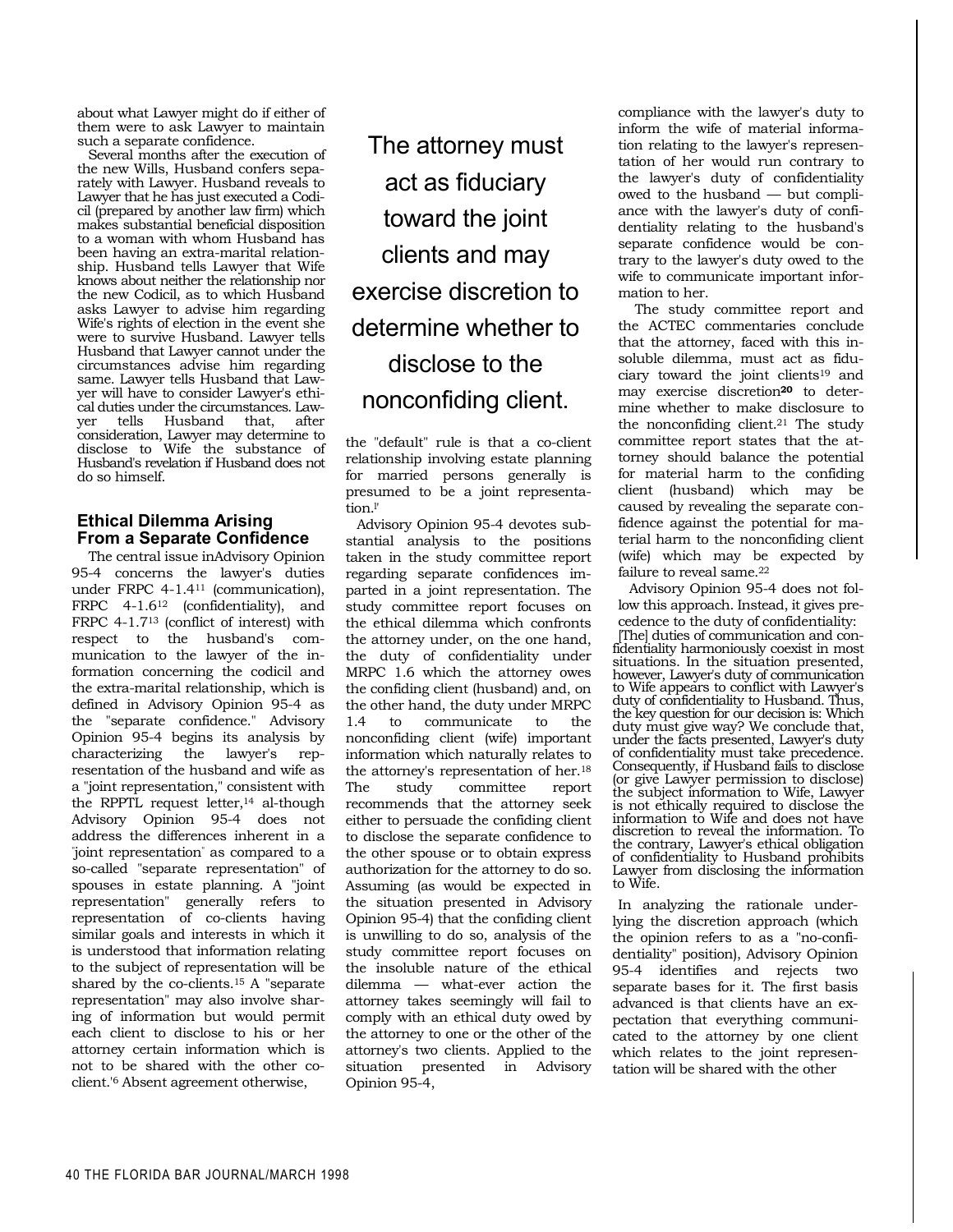client. Citing law journal authority as well as a passage in the study committee report itself, the opinion rejects this argument, stating that " accurately predicting the expectations of a typical client in a given situation is risky business." The second basis is grounded in the law of evidentiary privilege which specifically provides for a common interest exception to<br>attorney-client privilege (ES. attorney-client privilege (ES. §90.502(4)(e)).**2**' Citing the comment to FRPC 4-1.6 which explains the difference between confidentiality and privilege, Advisory Opinion

95-4 states that the privilege exception under F.S. §90.502(4)(e) becomes relevant only after legal proceedings have begun between the co-clients in which the separate confidence may be relevant.

After dismissing the two bases identified to support a discretionary approach, Advisory Opinion 95-4 concludes:

The committee rejects the concept of discretion in this important area. Florida lawyers must have an unambiguous rule governing their conduct in situations of this nature. We conclude that Lawyer owes duties of confidentiality to both Husband and Wife, regardless of whether they are being represented jointly. Accordingly, under the facts presented Lawyer is ethically precluded from disclosing the separate confidence to Wife without Husband's consent.

In support of this position, the opinion then cites the portion of the comment to FRPC 4.1-6 which provides that "whether another position of law supersedes Rule 4-1.6 is a matter of interpretation beyond the scope of these rules, but a presumption should exist against such a supersession." The opinion also cites, as Florida supporting authority, Advisory Opinion 92-5,**24** which addresses the extent to which privileged information may be disclosed when required by law, as well as a 1984 opinion of the New York State Bar Association involving a partnership.**<sup>25</sup>**

The RPPTL Section supported the conclusion reached in Advisory Opinion 95-4.**26** As additional authority for this conclusion, the RPPTL Section pointed to agency law doctrine, which is not discussed in Advisory Opinion 95-4. The rationale advanced by the RPPTL Section is that a separate

confidence unilaterally terminates an agreement among two principals (coclient) and their agent (attorney) regarding sharing of information, and that, as a consequence of this unilateral termination, the separate confidence is not to be shared.27

#### **Withdrawal**

Because of the conflict of interest which the separate confidence evidences between the co-clients, Advisory Opinion 95-4 mandates that the attorney withdraw from the representation:

An adversity of interests concerning the joint representation has arisen. This creates a conflict of interest. Many conflicts can be cured by obtaining the fully informed consent of the affected clients. Rule 4-1.7. Some conflicts, however, are of such a nature that it is not reasonable for a lawyer to request consent to continue the representation ... In the situation presented, the conflict that has arisen is of a personal and, quite likely, emotionally-charged nature. The Lawyer's continued representation of both Husband and Wife in estate planning matters presumably would no longer be tenable. Rule 4-1.16 thus requires Lawyer's withdrawal from representation of both Husband and Wife in this matter.

The conclusion that the separate confidence may not be revealed dictates that withdrawal is required. Certainly the lawyer cannot continue to represent. the wife after the lawyer learns the information imparted to him or her in the separate confidence from the husband. In the deliberations prior to issuance of Advisory Opinion 95-4, however, significant focus was directed toward the manner in which withdrawal is to be effected by the lawyer. The initial conclusion contained in Proposed Advisory Opinion 95-4 issued by the Professional Ethics Committee (PEC) provided for a "silent" withdrawal: "In withdrawing from the representation, Lawyer should take care to avoid disclosing the separate confidence to Wife. Lawyer should simply cite `professional obligations' or a simi-

lar reason in providing notice of withdrawal to Wife<sup>"</sup>

The RPPTL Section opposed this initial conclusion and sought review by The Florida Bar Board Review Committee on Professional Ethics (BRC).29 The basic concern expressed by the RPPTL Section was the unfair treatment which the

nonconfiding client (wife) may receive as a consequence of a silent withdrawal, as well as the potential that the nonconfiding client might be deceived regarding the significance of the withdrawal.3o

The foregoing language was removed from the final text of Advisory Opinion 95-4, which instead provides as follows:

In withdrawing from the representation, Lawyer should inform Wife and Husband that a conflict of interest has arisen that precludes Lawyer's continued representation of Wife and Husband in these matters. Lawyer may also advise both Wife and Husband that each should retain separate counsel. As discussed above, however, Lawyer may not disclose the separate confidence to Wife. The commit-tee recognizes that a sudden withdrawal by Lawyer almost certainly will raise suspicions on the part of Wife. This may even alert Wife to the substance of the separate confidence. Regardless of whether such surmising by Wife occurs when Lawyer gives notice of withdrawal, Lawyer nevertheless has complied with the Rules of Professional Conduct and has not violated Lawyer's duties to Husband.

The practical effect of Advisory Opinion 95-4 is that, because of the attorney's "noisy withdrawal,"31 the noncommunicating client — the wife — should be alerted that circumstances adversely affecting her interests have developed.

The attorney should have some reasonable latitude as to the timing in which to make the notification. In some situations, the notification by the attorney may be tantamount to disclosure, as the wife may be expected to find out the substance of the separate confidence. The better practice is for the attorney to make notification only after conferring with the confiding client to explain

the consequences if the client refuses to permit the separate confidence to

be revealed to his or her spouse.32 This suggests that the attorney should have a reasonable period of time (depending on the circumstances) to seek to resolve the situation short of withdrawal, which may in some situations result in disclosure of the separate confidence to the other spouse.**33** While Advisory Opinion 95- 4 requires that the attorney state to both spouses that the withdrawal is because of conflict of inter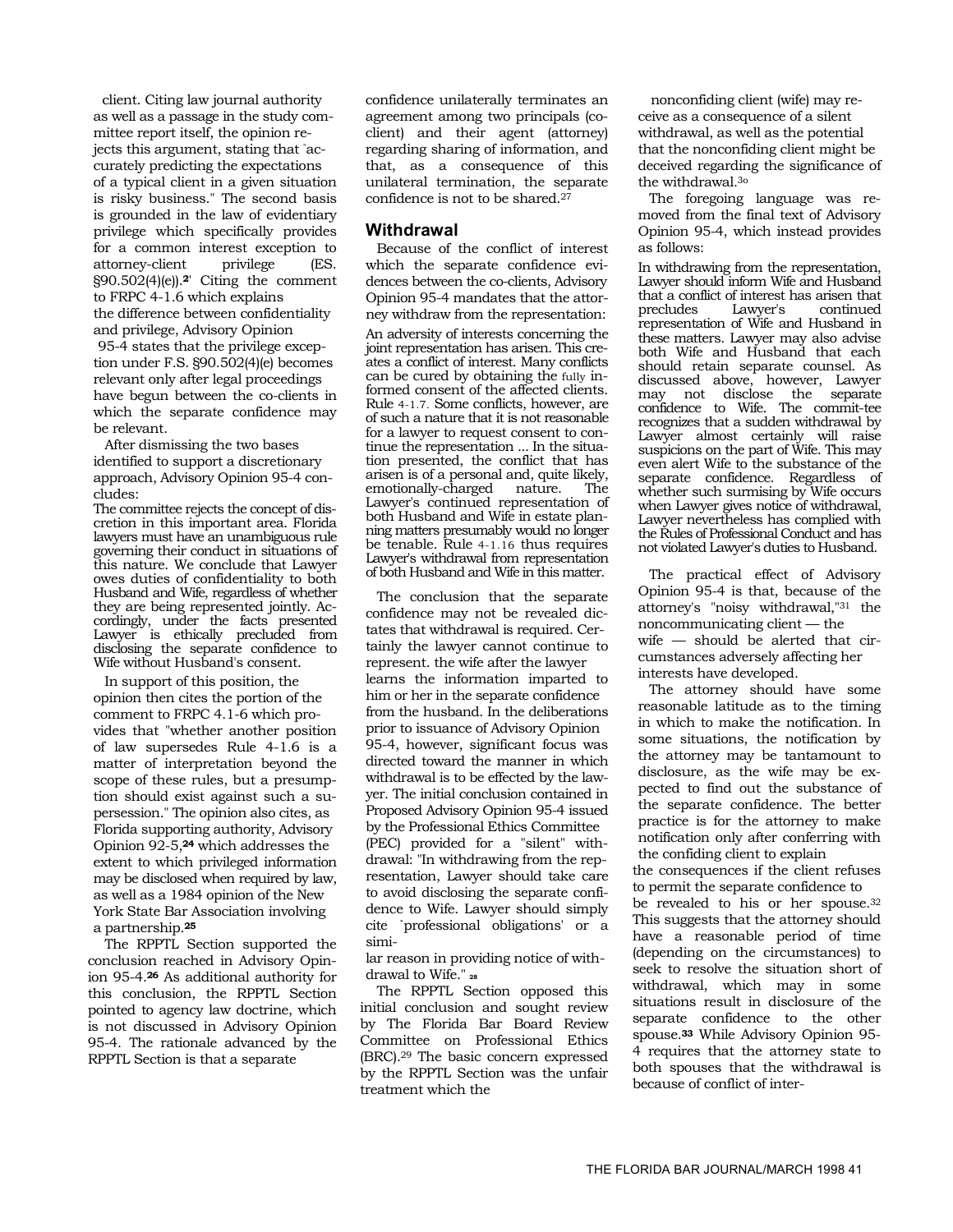est, the opinion states that the attorney may advise them that they should each retain separate counsel34 This appropriately leaves the attorney some element of discretion to tailor the withdrawal to the particular circumstances of the situation the attorney faces.**<sup>35</sup>**

### **Continuing Representation**

Advisory Opinion 95-4 states that the lawyer must withdraw "from representation of both Husband and Wife in this matter."**36**As to future representation of either spouse, the opinion states only that "[f]inally, whether Lawyer ethically may represent Husband or Wife in other matters will be governed by Rule 4-1.9."37 This statement is obvious, as FRPC 4-1.9 sets forth conflict of interest and informed consent rules applicable to representation of a client where the client's interests are materially adverse to the interests of a former client in the same or a substantially related matter. Unfortunately, Advisory Opinion 95-4 does not provide any substantial guidance with respect to specific questions raised by the RPPTL Section request letter regarding continuing representation.**38** Nevertheless, the RPPTL Section suggested the following basic conclusion:

In the situation presented, Lawyer may not continue to represent either Husband or Wife without obtaining informed consent. Because Husband refuses to permit disclosure of the separate confidence, Lawyer is unable to seek Wife's informed consent to waiver of conflict of interest by her (which would be required under Rule  $4-1.9$  in order for Lawyer going forward to be able to represent Husband alone). On the other hand, Rule 4-1.4 bars Lawyer from representing Wife alone (even if Husband were to consent thereto) as long as Lawyer is unable to advise Wife of information which seriously and adversely affects her interests but which Husband refuses to allow be disclosed.39

This conclusion is consistent with applicable provisions of the Restatement.40Advisory Opinion 95-4 apparently did not address this subject on account of the extensive deliberations on the other issues presented, which the RPPTL Section urged receive primary focus.41

# **Waiver of Conflict of Interest**

Apart from the ethical dilemma confronting the attorney who reIf a conflict of interest does exist and the attorney fails to obtain an informed consent waiver, the potential consequences can be dire.

ceives a separate confidence, Advisory Opinion 95-4 also considers the subject of waiver of conflict of interest in a joint representation. The

situation presented in Advisory Opinion 95-4 was intended to reflect a common type of joint representation, in which the spouses' interests at the outset have similar interrelated goals and interests.**42** Advisory Opinion 95-4 concluded that this situation does not involve a conflict of interest under FRPC 4-1.7:

From the inception of the representation until Husband's communication to Lawyer of the separate confidence, there was no objective indication that the interests of Husband and Wife diverged, nor did it objectively appear to Lawyer that any such divergence of interests was reasonably likely to arise. Such situations involving joint representation of Husband and Wife do not present a conflict of interests and, therefore, do not trigger the conflict of interest disclosure-and-consent requirements of Rules 4-1.7(a) and 4- 1.7(b), Rules Regulating The Florida Bar.

Accordingly, the lawyer was not required to conduct advance consultation to review relevant conflict of

interest concerns and obtain client informed consent to the joint representation.**<sup>43</sup>**

Advisory Opinion 95-4 does state, however, that informed consent may be required in some joint representation situations:

It is important to recognize, however, that some spouses do not share identical goals in common matters, including estate planning. For example, one spouse may wish to make a Will providing substantial beneficial disposition for charity but

the other spouse does not. Or, either or both of them may have children by a prior marriage for whom they may wish to make different beneficial provisions. Given the conflict of interest typically inherent in those types of situations, in such situations the attorney should review with the married couple the relevant conflict of interest considerations and obtain the spouses' informed consent to the joint representation.44

This distinction between situations involving conflict of interest and situations in which no conflict of interest is presented is consistent with §211 of the Restatement of the Law Governing Lawyers, which contains additional examples involving estate planning matters.45 When a conflict of interest is presented, a joint representation may proceed only if both clients consent after consultation in which the lawyer (as required by FRPC 4-1.7(c)) explains "the implications of the common rep-

resentation and the advantages and risks involved."46

In taking on a married client situation in which the practitioner may be uncertain at the outset whether a conflict of interest is presented, it is good practice (even though it may not be required) to obtain a waiver of conflict after consultation. Typically, the consultation should include discussion regarding the potential advantages to each spouse if he or she were to be represented by separate counsel, and also the considerations involved if the attorney receives a separate confidence from either of them.47 Explanation of the separate confidence concern presumably may be handled by reviewing Advisory Opinion 95-4 with the clients and perhaps in some situations furnishing the clients with the text of the opinion or a summary thereof"

If a conflict of interest does exist and the attorney fails to obtain an informed consent waiver, the potential consequences can be dire. One untoward possible consequence (regardless of whether a separate confidence may at some point be imparted) may be the invalidation of testamentary documents, which in turn could lead to possible attorney malpractice liability to disappointed beneficiaries.**49** If a separate confidence is imparted, the attorney is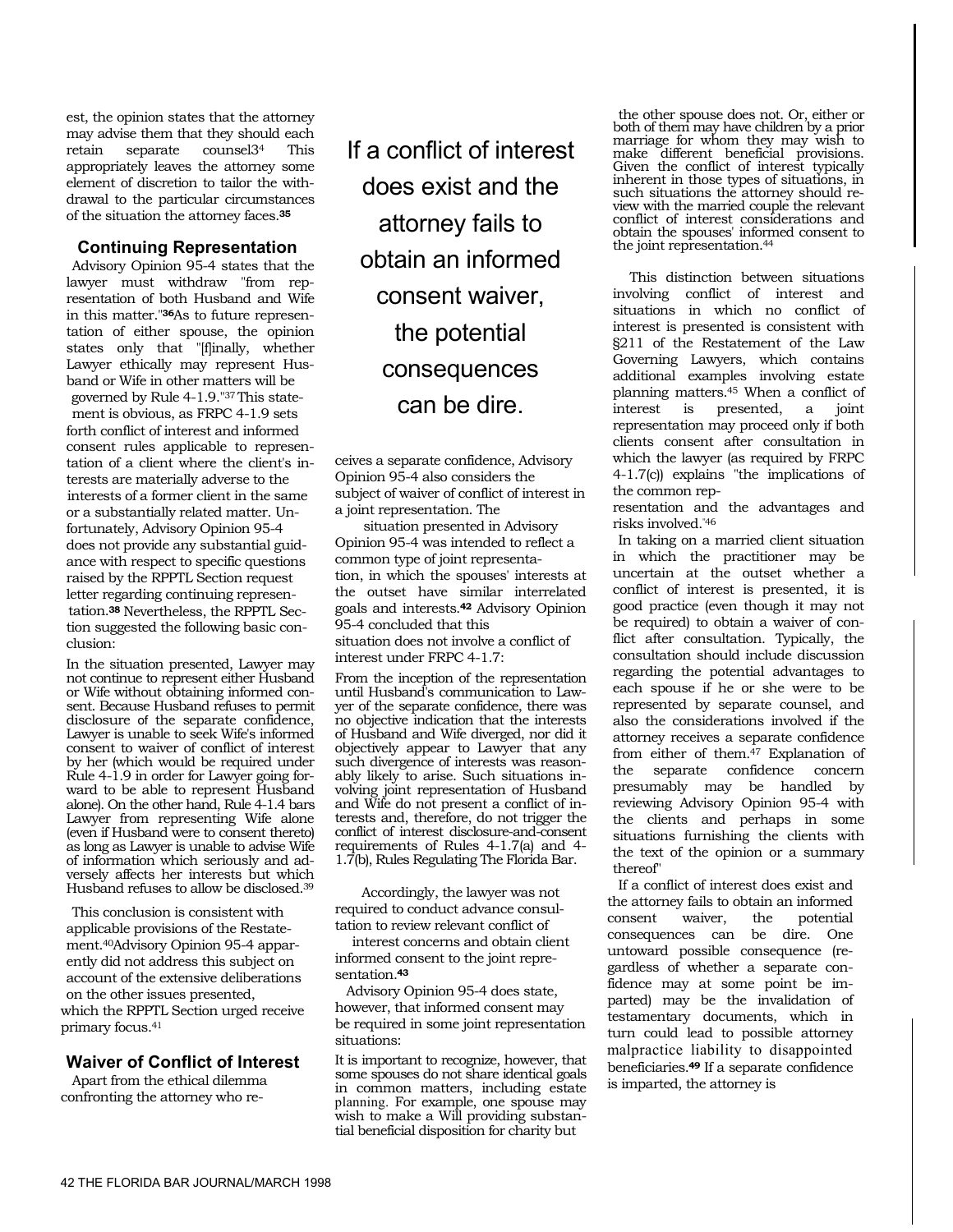confronted with an impossible situation. By failing to advise the spouses at the outset regarding separate confidences, the attorney is at risk of malpractice liability to both spouses for consequences flowing from the separate confidence." Of course, the extent of attorney malpractice liability depends on the particular circumstances presented in each individual case and may be difficult to quantify. Apart from malpractice considerations, the attorney may also be subject to disciplinary proceedings for failure to obtain conflict waiver by informed consent.

As a preventive measure, some attorneys may routinely obtain conflict waivers from estate planning clients, regardless of the potential for conflict of interest. Cautious practice is for the conflict waiver to be in writing and to include a recitation of the relevant considerations, which might be set out in a general memorandum furnished to all married clients. In some circumstances, the careful practitioner may review this memorandum with clients periodically during the course of the representation and also consider at appropriate intervals whether any specific emerging conflict may reasonably be determined to have been-within the clients' contemplation when the original waiver was made.<sup>51</sup>

## **Requirement of Advance Confidentiality Warning**

The initial opinion issued by the Professional Ethics Committee contained a requirement concerning an advance confidentiality warning. Regardless of whether a conflict of interest might exist, Proposed Advisory Opinion 95-4 concluded that FRPC Rule 4-1.4(b) and Rule 4-1.7(c) imposed a duty on an attorney in every joint representation to make explanation at the outset to joint clients regarding the attorney's professional obligations in connection with the representations:

One aspect of this explanation is the lawyer's obligation of confidentiality. Clients have a right to know whether, and under what circumstances, information provided by one of them to the lawyer may be shared with other persons, including a co-client .... We conclude that Lawyer was ethically obligated to discuss with

Husband and Wife Lawyer's obligations with regard to separate confidences. This required explanation is one that, of course, should be tailored to the specific circumstances involved. The explanation is not required to be in writing; however, the committee strongly believes that a written disclosure is advisable for the protection of both client and lawyer.52

Upon its review, the Board Review Committee rejected this approach. Instead, the final text of Advisory Opinion 95-4 provides:

In view of the conclusions reached in the remainder of this opinion, we conclude that, under the facts presented, Lawyer was not ethically obligated to discuss with Husband and Wife Lawyer's obligations with regard to separate confidences. While such a discussion is not ethically required, in some situations it may help prevent the type of occurrence that is the subject of this opinion.

The final text of Advisory Opinion 95-4 follows the position advanced by the RPPTL Section, which argued in connection with which its petition for review as follows:

The Professional Ethics Commission version of Proposed Advisory Opinion 95-4 would impose *a per se* requirement that a lawyer must give a "confidentiality warning" upon commencing *every* multiple representation — regardless of whether or not conflict of interest concerns (actual or potential) are presented. This *per se* rule is not supported by any authority, and the Professional Ethics Commission cites no case law or ethics opinion in any jurisdiction for this proposition. This *per se* rule clashes head-on with the basic position contained in Section 211 of the Restatement of the Law Governing Lawyers. Section 211 of the Restatement draws sharp distinction between: (i) those multiple clients who do not share substantially similar goals and interests (i.e., where waiver of conflict of interest is required; and (ii) those multiple clients who do share similar goals and interests (i.e., where no conflict of interest is reasonably foreseeable or apparent, and hence no waiver is required). To impose a "confidentiality warning" rule for the latter situation would wrongly require, in effect, that a lawyer at the outset take up conflict of interest concerns even though no conflict of interest may exist. The Professional Ethics Commission version of Proposed Advisory Opinion 95-4 would extend its iron rule to a broad range of multiple representations (i.e., largely outside estates and trust practice, and also affecting representations which may not be initiated at the same time but which may arise more gradually over a longer period in the course of practice). Bar members concerned that floodgates of attorney malpractice litigation not be opened to un

warranted claims should worry about the<br>prospective troubling malpractice prospective troubling malpractice consequences if the Professional Ethics Committee version of Proposed Advisory Opinion 95-4 were to be followed."

In presenting its position, the RPPTL Section also submitted a parallel example presented in a personal injury litigation context to illustrate its concern regarding potential general application of the advance warning requirement contained in Pro-posed Advisory Opinion 95-4.**<sup>54</sup>**

The important practical significance of Advisory Opinion 95-4 is its determination against impressing a per se rule which would re-quire Florida lawyers to explain confidentiality considerations in every multiple representation setting. In rejecting the Professional Ethics Committee's position, how-ever, the brief portion of Advisory Opinion 95-4 addressing this issue does not set out the rationale for its conclusion. The Board Review Committee apparently decided not to add any potential precedential discussion beyond the bare minimum to a subject where there is little authority under case law, ethics opinions, or commentary.**<sup>55</sup>**

### **Variations on the Situation Presented**

The situation presented in Advisory Opinion 95-4 involved a long-term joint representation in which, after many years, a serious conflict of interest arose. The basic form of ethical dilemma which it addressed may arise in any number of comparable estate planning situations, as stated in the RPPTL request letter:

A husband may ask the attorney to pre-pare a Codicil (without informing his Wife) to make a substantial disposition to charity. Or, a wife may disclose to the attorney that her child (whom her husband believes is his child also) was actually born out of wedlock and is not her husband's child. A myriad of variation may arise, and each situation presents its own specific degree of seriousness and potential material adversity in respect to the spouses' goals and interests in their estate planning."

At what point is a particular separate confidence serious enough so that the attorney must withdraw if the confiding spouse does not permit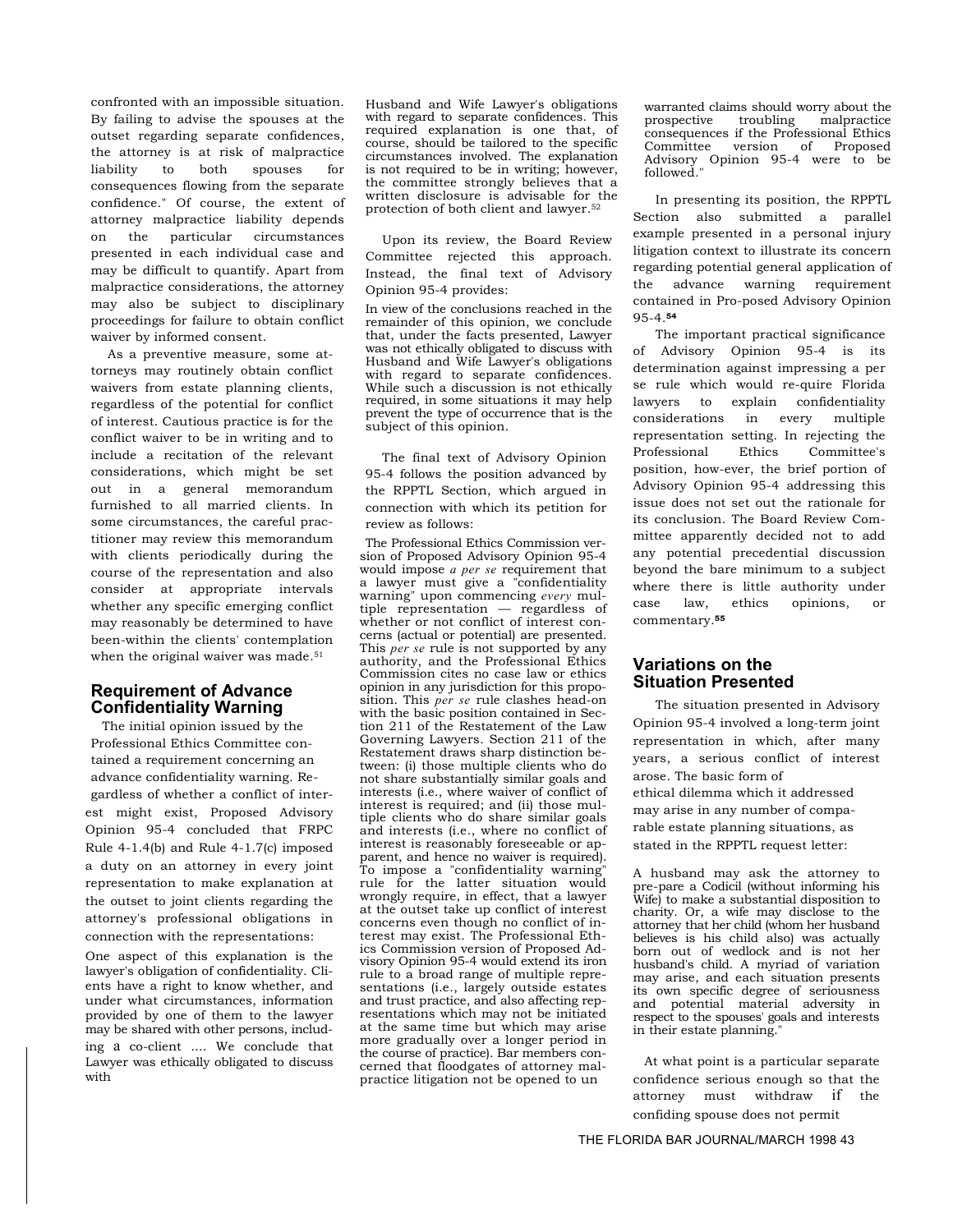its disclosure to the other spouse? The ACTEC commentaries take the position that some separate confi-

dences concern "irrelevant (or trivial) matters" and gives the following illustration: "For example, a lawyer who represents a husband and wife in estate planning matters might conclude that information imparted by one *of* the spouses regarding a past act *of* marital infidelity need not

be communicated to the other spouse."57

Likewise, the Restatement contains an estate planning example involving a separate confidence by one spouse which does not present an ethical problem because of the "lack of material effect" on the other spouse.**<sup>56</sup>**

This position is consistent with dicta in the recent Florida appellate decision in *Cone v. Culverhouse, 687 So.* 2d *888* (Fla. 2d DCA 1997). *Culverhouse*  addressed the applica-

bility of the common interest exception to attorney-client privilege in

litigation brought by the wife after husband's death concerning a wide range of professional services rendered mostly to the husband but also including estate planning for both spouses. The court's decision states that in order for the common interest exception to be applicable: [T]he clients' interests must be sufficiently compatible that a reasonable client would expect his or her communications concerning the matter to be accessible to the other client. For ex-ample, a married couple creating an estate plan with interrelated documents probably have no reasonable expectation of confidentiality concerning the matter of the joint estate plan, but might still have such expectations concerning their individual, private discussions with their lawyer about the reasons for including or excluding specific bequests to third persons in their individual wills  $5^9$ 

This statement should be interpreted to permit a separate confidence only to the extent that it does not give rise to conflict of interest — that is, a confidential communication from one spouse which has no material effect on the other spouse should be permissible, whereas a separate confidence which does have a material effect on the other spouse *is* and triggers the requirement for attorney withdrawal under Advisory Opinion *95-4.* 

#### **Conclusion**

The conclusions ofAdvisory Opinion *95-4* are consistent with the RPPTL

Section's goal of promoting the feasibility *of* joint representation *of* spouses in estate planning. The final text *of*  Advisory Opinion *95-4* avoids serious difficulties inherent in the conclusions *of* ProposedAdvisory Opinion *95-4* and provides helpful general guidance to practitioners counselling married couples together concerning estate and trust matters.  $\Box$ 

' The final text of Advisory Opinion 95- 4 (May 30, 1997) is published in The Florida Bar NEws, July 1, 1997, at 6.

The emphasis which Advisory Opinion 95-4 places on the duty of confidentiality has significance beyond issues involving joint representation. *See* James G. Pressly, Jr., Rohan Kelley and Michael Simon, *Estate Planning, Ethics and Strategies in Dealing with Potentially Incapacitated Clients,* at 1-2, 14th Annual Estate and Property- Seminar (Palm Beach County Bar Association, 1997), addressing the relevance ofAdvisory Opinion 95- 4 with respect to confidentiality duties owed to clients having diminished capacity. The emphasis placed on the duty of confidentiality in Advisory Opinion 95-4 should also be considered in connection with responsibilities owed to beneficiaries by a fiduciary's attorney concerning breach of fiduciary duty. *See generally, Counseling the Fiduciary,*  28 REAL PROP., PROB. & TR. J. 825, 830- 839, 848-855. *See also* FRPC Rule 4-1.7, comment relating to "Other conflicts situations" ("In Florida, the personal representative is the client rather than the estate or the beneficiaries."); *Barnett Banks Trust Co., N.A. o. Compson,* 629 So. 2d 849 (Fla. 2d D.C.A. 1993); *Estate of Gory,* 570 So. 2d 1381 (Fla. 4th D.C.A. 1990); *but see* Fla. Atty. Gen. Op. 96-94. **3** Minutes of Oct. 20, 1995, Meeting of

the Executive Council of the Real Property, Probate, and Trust Law Section of The Florida Bar (on file in the Office of the RPPTL Section Administrator, Tallahassee).

" *Id.* 

**<sup>6</sup>**Prior to Advisory Opinion 95-4, estate planning attorneys had little guidance in Florida beyond the following very limited analysis contained in FRPC 4-1.7, which provides: "Conflict questions may also arise in estate planning and estate administration. A lawyer may be called upon to prepare wills for several family members, such as husband and wife, and, depending upon the circumstances, a conflict of interest may arise."

Discussion of Florida decisional authorities generally addressing confidentiality concerns involved in multiple representation are summarized in FLORIDA LEGAL ETH-'Cs at §§7.11 and 8.7 (1992, 1996, The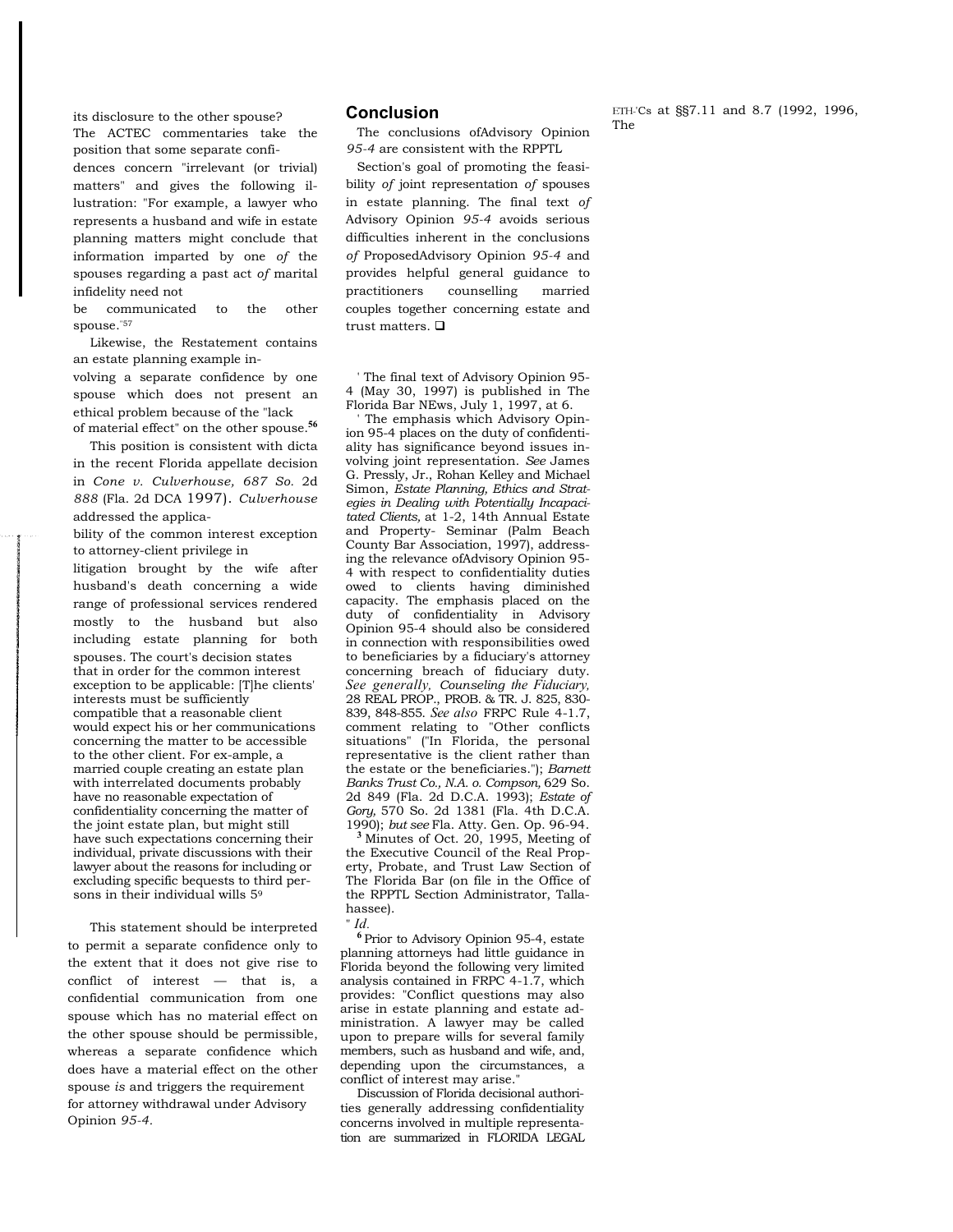#### Florida Bar).

*<sup>6</sup>Comments and Recommendations on Lawyer's Duties in Representing Husband and Wife,* 28 REAL PROP., PROB. & TR. J. 765 (1994).

' *Commentaries on the Model Rules of Professional Conduct* (2d ed. March 1995, ACTEC), updating its first edition published in October 1993.<br><sup>8</sup> The RPPTL Section's request for an

advisory opinion states: "The Florida Rules of Professional Conduct are intended to facilitate the delivery of le-gal services in an efficient and economically feasible manner. Accordingly, their interpretation should encourage joint representation of spouses in nonadversarial representations, such as estate planning." November 30, 1995, letter submitted by Hollis F. Russell on behalf of the RPPTL Section to Don Beverly, chair of the Professional Ethics Committee of The Florida Bar (the "RPPTL Section Request Letter") at 4. This letter is available on the Internet at

46 THE FLORIDA BAR JOURNAUMARCH 1998

<http://wwwflabarrpptl.org> in the materials relating to the Estate Planning, Probate and Trust Professional-ism Committee. In this connection, the ACTEC Commentaries at 85 provide: "It is often appropriate for a lawyer to represent more than one member of the same family in connection with their estate plans . . . . In some instances the clients may actually be better served by such a representation, which can result in more economical and better coordinated estate plans prepared by counsel who has a better overall understanding of all of the relevant family and property

<sup>9</sup> In this connection, the RPPTL Section Request Letter stated: "The focus of this inquiry is directed not toward the litigation context but rather toward the nonadversarial context in which estate planning services typically are rendered, involving long-term planning for appropriate ultimate disposition of family assets. The situation presented is intended to reflect a common type of estate planning representation — an attorney represents spouses whose interrelated interests and goals are similar over an extended period of time, but then diverge. The situation presented is adapted from Fox, *Liability Squared* (PROB. & PROP., Sept./Oct. 1995), and is intended to provide an illustrative factual background as an aid to analysis of the issues presented." RPPTL Section Request Letter at

1-2. 10 RPPTL Section Request Letter at 3. " FRPC 4-1.4 is identical to MRPC 1.4 and provides as follows:

"(a) Informing Client of Status of Representation. A lawyer shall keep a client reasonably informed about the status of a matter and promptly comply with reasonable requests for information.

"(b) Duty to Explain Matters to Client. A lawyer shall explain a matter to the ex-tent reasonably necessary to permit the client to make informed decisions regarding the representation."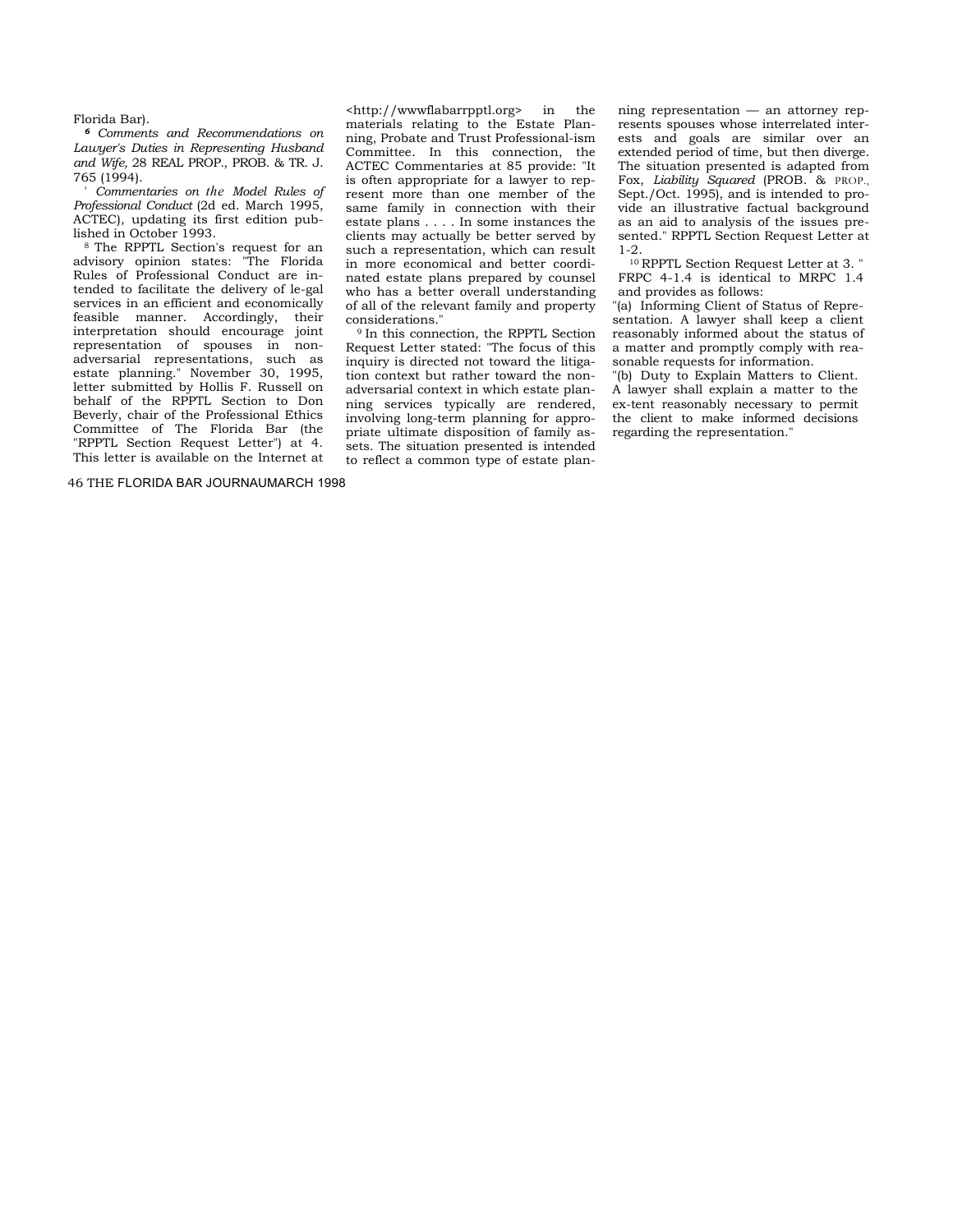12 Relevant portions of FRPC 4-1.6 pro-vide as follows:

"(a) Consent Required to Reveal Information. A lawyer shall not reveal information relating to representation of a client except as stated in subdivisions (b), (c), and (d), unless the client consents after disclosure to the client.

"(b) When Lawyer Must Reveal Information. A lawyer shall reveal such information to the extent the lawyer reasonably believes necessary:

"(1) to prevent a client from committing a crime; or

"(2) to prevent a death or

substantial bodily harm to another. "(c) When Lawyer May Reveal Information. A lawyer may reveal such information to the extent the lawyer reasonably believes necessary:

"(1) to serve the client's interest unless it is information the client specifically requires not to be disclosed ... .

"(5) to comply with the Rules of Professional Conduct ... .

" (e) Limitation on Amount of Disclosure. When disclosure is mandated or permitted, the lawyer shall disclose no more information than is required to meet the requirements or accomplish the purposes of this rule."

Advisory Opinion 94-5 makes no mention of the fact that Florida is a state in which lawyers must reveal confidential client information to prevent a client from committing any crime, as required by FRPC 4-1.6 (b)(1), making Florida one of the least protective jurisdictions of client confidentiality in this context. *See generally* FLORIDA LEGAL ETHICS, *supra* note 5, at §§7.15 *et seq.* Unlike Florida, the majority of states permit attorney use and disclosure of confidential client information only in the case of a criminal act that the lawyer believes is likely to result in imminent death, substantial bodily harm or substantial financial injury. *See* Restatement (Third) of the Law Governing Lawyers, Proposed Final Draft No. 1 (March 29, 1996, ALI) §117A, ant. b and accompanying reporter' s note (containing chart of each state's rules concerning disclosure of client crimes, fraud and perjury). Unless otherwise indicated, all references herein to "the Restatement" are to Restatement (Third) of the Law Governing Lawyers (Proposed Final Draft No. 1, March 29, 1996) (ALI), final adoption of which may occur in 1998. *See ALI Approves Nearly Half of Restatement of Law Governing Lawyers,* Daily Report for Executives (BNA), No. 102, at C-1 (May 28, 1996).

13 Relevant portions of FRPC 4-1.7 provide as follows:

"(a) Representing Adverse Interests. A lawyer shall not represent a client if the representation of that client will be directly adverse to the interests of another client, unless:

"(1) the lawyer reasonably believes the representation will not adversely affect the lawyer's responsibilities to and relationship with the other client; and

"(2) each client consents after consul

tation.

" (b) Duty to Avoid Limitation on Independent Professional Judgment. A lawyer shall not represent a client if the lawyer's exercise of independent professional judgment in the representation of that client may be materially limited by the lawyer's responsibilities to another client or to a third person or by the lawyer's own interest, unless:

"(1) the lawyer reasonably believes the representation will not be adversely affected; and

"(2) the client consents after consultation.

"(c) Explanation to Clients. When representation of multiple clients in a single matter is undertaken, the consultation shall include explanation of the implications of the common representation and the advantages and risks involved."

<sup>14</sup>*See* RPPTL Section Request Letter at 4-5. The facts set forth in the situation presented indicate a history in the representation in which all relevant information over many years was shared among lawyer, husband, and wife, thereby confirming a joint representation relationship.

<sup>15</sup>*See* ACTEC Commentaries at 65-66; Study Committee Report at 772-73.

<sup>16</sup>*See* ACTEC Commentaries at 66-69; Study Committee Report at 771.

*17 See* ACTEC Commentaries at 66; Study Committee Report at 778; Theresa Stanton Collett, *Disclosure, Discretion or Deception: The Estate Planner's Ethical Dilemma from a Unilateral Confidence,*  28 REAL PROP., PROB. & TR. J. 683, 687 (1994).

18 Study Committee Report at 783-93. The separate confidence addressed inAdvisory *Opinion\_* 95-4 constitutes a "prejudicial confidence" as well as a "factual confidence" under the terminology of the Study Committee Report, at 785-786.

<sup>19</sup> Id. at 787.<br><sup>20</sup> The ACTEC Commentaries at 68-69 provide: "[T]he lawyer faces an extremely difficult situation with respect to which there is often no clearly proper course of action. In such cases the lawyer should have a reasonable degree of discretion in determining how to respond to any particular case. In fashioning a response the lawyer should consider his or her duties of impartiality and loyalty to the clients; any express or implied agreement among the lawyer and the joint clients that information communicated by either client to the lawyer regarding the subject of representation would be shared with the other client; the reasonable expectations of the clients; and the nature of the confidence and the harm that may result if

 $21$  This approach had been favored earlier in formal action taken by the RPPTL Section in 1994, when the RPPTL Section recommended that The Florida Bar adopt a proposed amendment to add the following new section to FRPC Rule 4- 1.7: "(e) Representation of Spouses. Except as may otherwise be agreed (in a manner consistent with the Rules of Pro-

fessional Conduct) among spouses and a lawyer representing both spouses in common or related matters: (1) There shall be no confidentiality pursuant to Rule 4-1.6 as between the spouses insofar as the representation in such matters is concerned; and (2) If in the course of the representation one spouse communicates to the lawyer information which the lawyer reasonably should know the lawyer must disclose to the other spouse in order for the lawyer to provide competent representation to the other spouse, the lawyer shall, at the first reasonable opportunity, either (i) make such disclosure or (ii) withdraw entirely from representation of each spouse in such matters (in which event the lawyer shall not be required to make such disclosure or state any reason for withdrawal)."

Minutes of Jan. 29, 1994, Meeting of the Executive Council of the Real Property, Probate and Trust Law Section of The Florida Bar, approving motion to propose amendment to FRPC Rule 4-1.7 (on file at office of section administrator of RPPTL Section, Tallahassee). At its meeting on June 4, 1994, the Disciplinary Procedure Committee of The Florida Bar Board of Governors rejected this proposal, as reflected in the minutes of that meeting (on file at Office of Executive Director ofThe Florida Bar, Tallahassee).

**22** Study Committee Report at 787. Professors Hazard's and Hodes' treatise describes this approach as "lawyering for the situation" and sets out a succinct analysis of the relevant critical commentary. *See* 1 GEOFFREY C. HAZARD, JR., & W WILLIAM **HODES,** THE **LAW** OF **LAWYERING:** A **HANDBOOK** ON THE **MODEL RULES** OF PRO-FESSIONAL CONDUCT §2.2:102 (2d ed. 1997)

( " HAZARD & HODEs") ............................................... **<sup>23</sup>**FLA. STAT. §90.502(4)(e) (1996) provides an exception to attorney-client privilege as follows: "A communication is relevant to a matter of common interest between

two or more clients, or their successors in interest, if the communication was made by any of them to a lawyer retained or consulted in common when offered in a civil action between the clients or their successors in interest."

24 Florida Advisory Opinion 92-5 holds that an attorney faced with federal law requiring disclosure of confidential client information which is not protected by attorney-client privilege may not make disclosure without client consent until compelled by legal process.

25 N. Y. State Bar Ass'n Op. 555 (1984) (A and *B* to form a partnership, lawyer who received communication from *B* indicating that *B* was violating the partnership agreement may not disclose the information to *A* although it would not be within the lawyer-client evidentiary privilege and the lawyer must withdraw from representing the partners with respect to partnership affairs). Also cited are ABA Comm. on Ethics and Professional Responsibility, Formal Op. 91-361; N.Y. State Bar Ass'n Op. 674; and Monroe County (N.Y.) Bar Ass'n Op. 87-2.

**26** *See* May 9,1997, RPPTL Section Memo-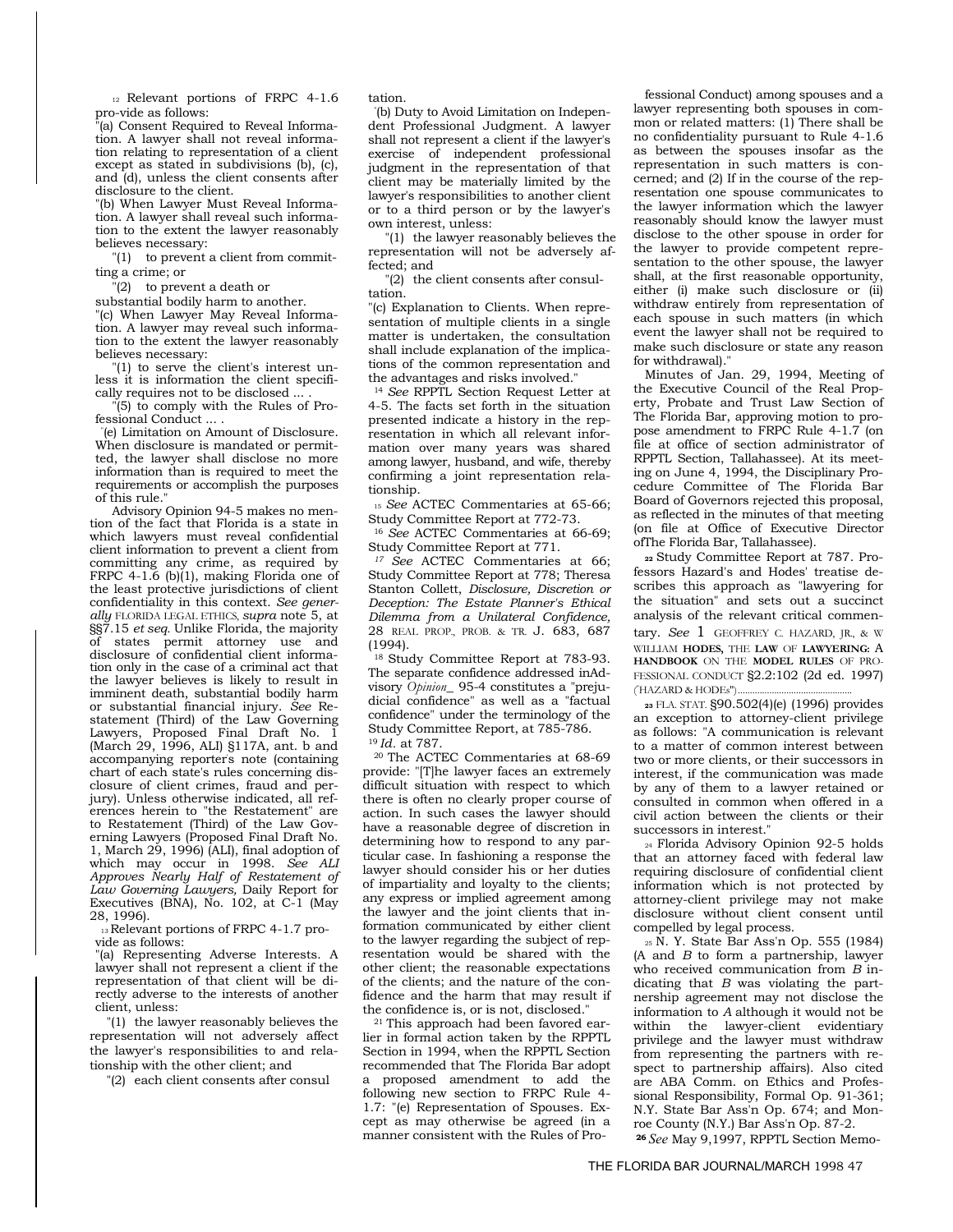randum to The Florida Bar Board of Governors at 1, which is available on the Internet at <http://wwwflabarrpptl.org>. The RPPTL Section initially favored a discretionary approach (see RPPTL Section Request Letter at 3) but modified its position (as reflected in the memorandum of May 9, 1997) prior to the issuance of the final text of Advisory Opinion 95-4.

<sup>27</sup>*See* July 24, 1996, RPPTL Section Memorandum to John F. Harkness, Jr., Executive Director of The Florida Bar, Attachment I at 2-3, which is available on the Internet at <http://www.flabarrpptLorg>, and which provides as follows: "An agreement regarding the sharing of information may be subsequently terminated either mutually or unilaterally. In the case of mutual termination, both clients are aware of termination (and hence are on equal footing). In the case of unilateral termination by one co-client, the attorney must inform the other co-client thereof at the first reasonable opportunity so as to avoid any prejudice to that other client. When one co-client discloses to the attorney a separate confidence which materially impacts the interests of the other co-client with instructions not to share that information, the agreement is necessarily unilaterally terminated. It is then incumbent upon the attorney to confirm same with the client imparting the unilateral confidence and also to so notify the non-confiding client. Thereafter, information shared between the co-clients before the termination re-mains available to both of them. However, the information which is unilaterally confided to Lawyer by the one co-client (Husband) with instructions not to share it may not under Rule 4-1.6 be disclosed by Lawyer to the non-confiding client (Wife)."

For a discussion of agency law considerations, *see* Theresa Stanton Collett,Dis*closure, Discretion, or Deception: The Estate Planner's Ethics Dilemma from a Unilateral Confidence,* 28 REAL PROP., PROB. & TR. J. 683, 706-711 (1994).

**<sup>28</sup>**Proposed Advisory Op. 95-4 (March 22, 1996), published in The Florida BarNEws, April 15, 1996, at 8.

**<sup>29</sup>***See* July 24, 1996 RPPTL Section Memorandum at 1, and Attachment V thereto.

3° The RPPTL Section argued: "Proposed Advisory Opinion 95-4 suggests that the lawyer may merely cite `professional obligations' to the non-confiding co-client (i.e., the wife) as the reason for the lawyer's withdrawal. We believe that such a cryptic course of action may deceive the wife (who is, of course, a co-client) concerning the degree to which her interests may be threatened. Tracking §112(1) of the Restatement of the Law Governing Lawyers, the lawyer should, at the first reasonable opportunity, alert the wife that a matter seriously and adversely affecting her interests has come to light, which the husband refuses to permit the lawyer to disclose. Proposed Advisory Opinion 95-4 should be revised to so state." *Id.* at 4.

**<sup>31</sup>***See* 1 **HAZARD** & **HODES** §1.6 **(generally** 

referring to "noisy withdrawals"); *cf.* ABA Comm. on Ethics and Professional Responsibility, Formal Op. 92-366 (concluding that when a lawyer determines that his or her work product will be used by the client to perpetrate a fraud, the lawyer must withdraw and may also disaffirm documents prepared in the course of representation, "even though such a `noisy' withdrawal may have the collateral effect of inferentially revealing client confidences").

**32** The ACTEC Commentaries at 68 provide: "In order to minimize the risk of harm to the clients' relationship and, possibly to retain the lawyer's ability to rep-resent both of them, the lawyer may properly urge the communicating client himself or herself to impart the confidential information directly to the other client....In doing so the lawyer may properly remind the communicating client of the explicit or implicit understanding that relevant information would be shared and of the lawyer's obligation to share the information with the other client. The lawyer may also point out the possible legal consequences of not disclosing the confidence to the other client, including the possibility that the validity of actions previously taken or planned by one or both of the clients may be jeopardized." *See also* RPPTL Section Request Letter at 3.

**<sup>33</sup>***See* RPPTL Section Request Letter at

10-11. 34 Upon reconsideration, the Professional Ethics Committee modified its opinion to mandate that the attorney be required (like the final text of Advisory Opinion 95-4) to notify both spouses that withdrawal is because of conflict of interest, and also required (unlike the opinion's final text, which is permissive) to advise the spouses that each should retain separate counsel. Proposed Advisory Opinion 95-4, as modified on January 24, 1997, on file with The Florida Bar Ethics Department, Tallahassee.

**35** In addressing this subject, Restatement §112, comment 1 provides as follows: "In the course of withdrawal, the lawyer has discretion to warn the affected co-client that a matter seriously and adversely affecting that person's interest has come to light, which the other co-client refuses to permit the lawyer to disclose."

Restatement §112, cmt. I, illus. 3, discussed at note 58 and accompanying text, further provides that the lawyer may inform the nonconfiding client that the reason for withdrawal is that the confiding client will not permit disclosure of the separate confidence. Florida practitioners must be mindful, however, that Advisory Opinion 95-4 does not address whether or not the attorney may indicate to the nonconfiding spouse that the reason for the conflict of interest is because of separate confidence. It is uncertain how the text of the opinion should be interpreted as to this issue, which remains unsettled after Advisory Opinion 95-4.

**<sup>36</sup>**Advisory Op. 95-4 at 8.

*<sup>37</sup> Id.*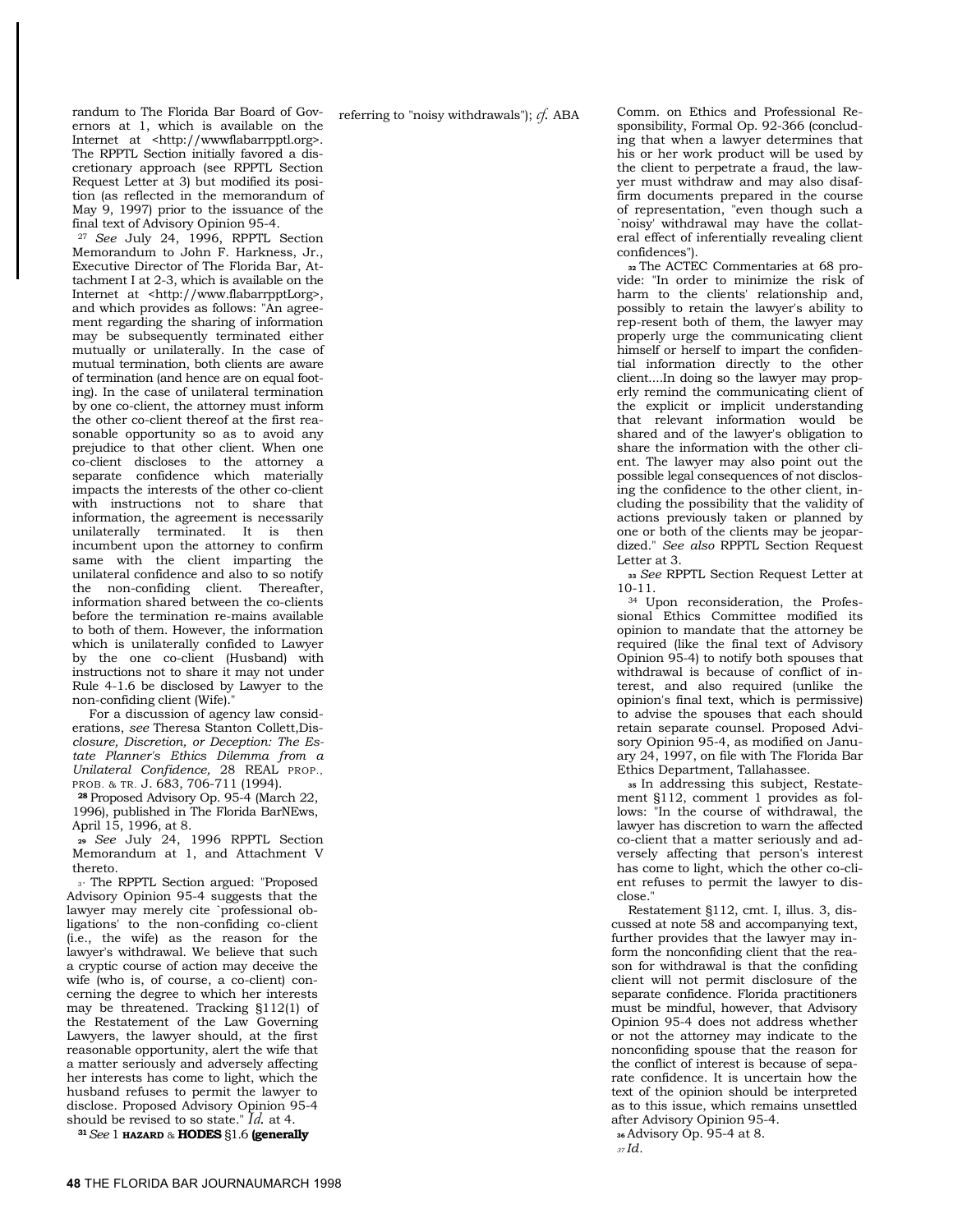33 The RPPTL Section inquired: "May Lawyer continue to represent Husband alone if Lawyer notifies Wife that Lawyer is withdrawing from the joint representation and will no longer represent Wife? If so, is disclosure to Wife necessary in order to obtain her informed consent to Lawyer's continued representation of Husband?" RPPTL Section Request Letter at 3.

FRPC 4-1.9(a) provides (similar to MRPC 1.9) that "A lawyer who has formally represented a client in a matter shall not thereafter represent another person in the same or substantially related matter in which that person's interests are materially adverse to the interests of the former client unless the former client consents after consultation." The ACTEC Commentary at 122 on MRPC 1.9 provides the following example applying the rule to the estate planning context: "A lawyer who assisted a client in establishing a revocable trust for the benefit of the client's spouse and issue may not later represent another party in an attempt to satisfy the new client's claims against the trust by invading the assets of the trust. Similarly, the lawyer may not without informed consent of a former client use to thedetrimentof the former client any confidential information that was obtained course of the representation."Ethics opinions outside Florida have reached different conclusions as to whether the continued representation of one spouse, in a mat-ter related to an estate plan created during the initial joint representation of the spouses, presents an inherent conflict of interest. For example, the Committee on Ethics of the Maryland State Bar Association found no inherent conflict of interest where a law firm that represented both a husband and wife prior to their divorce wished to continue to represent the husband in redrafting his will, deleting the former spouse and provided no discussion of whether the wife must pro-vide consent for the lawyer's continued representation of the husband. Comm. on Ethics of the Md. State BarAss'n, Op. 86-2. By contrast, the Rhode Island Bar Association ruled that where a lawyer pre-pared an estate plan for both husband and wife, including trusts and wills, the lawyer may not thereafter redesign the wife's estate to exclude her husband absent the husband's consent pursuant to MRPC 1.9 if the wife's modification of her estate becomes materially adverse to her husband's interests. R.I. Op. 96-07.

**39** July 24, 1996, RPPTL Section Memorandum, Attachment I at 3, 4. *See also*  FRPC 4-1.7, Comment relating to "Consultation and consent," which provides in part: "There maybe circumstances where it is impossible to make the disclosure necessary to obtain consent. For example, when the lawyer represents different clients in related matters and 1 of the clients refuses to consent to the disclosure necessary to permit the other client to make an informed decision, the lawyer cannot properly ask the latter to consent."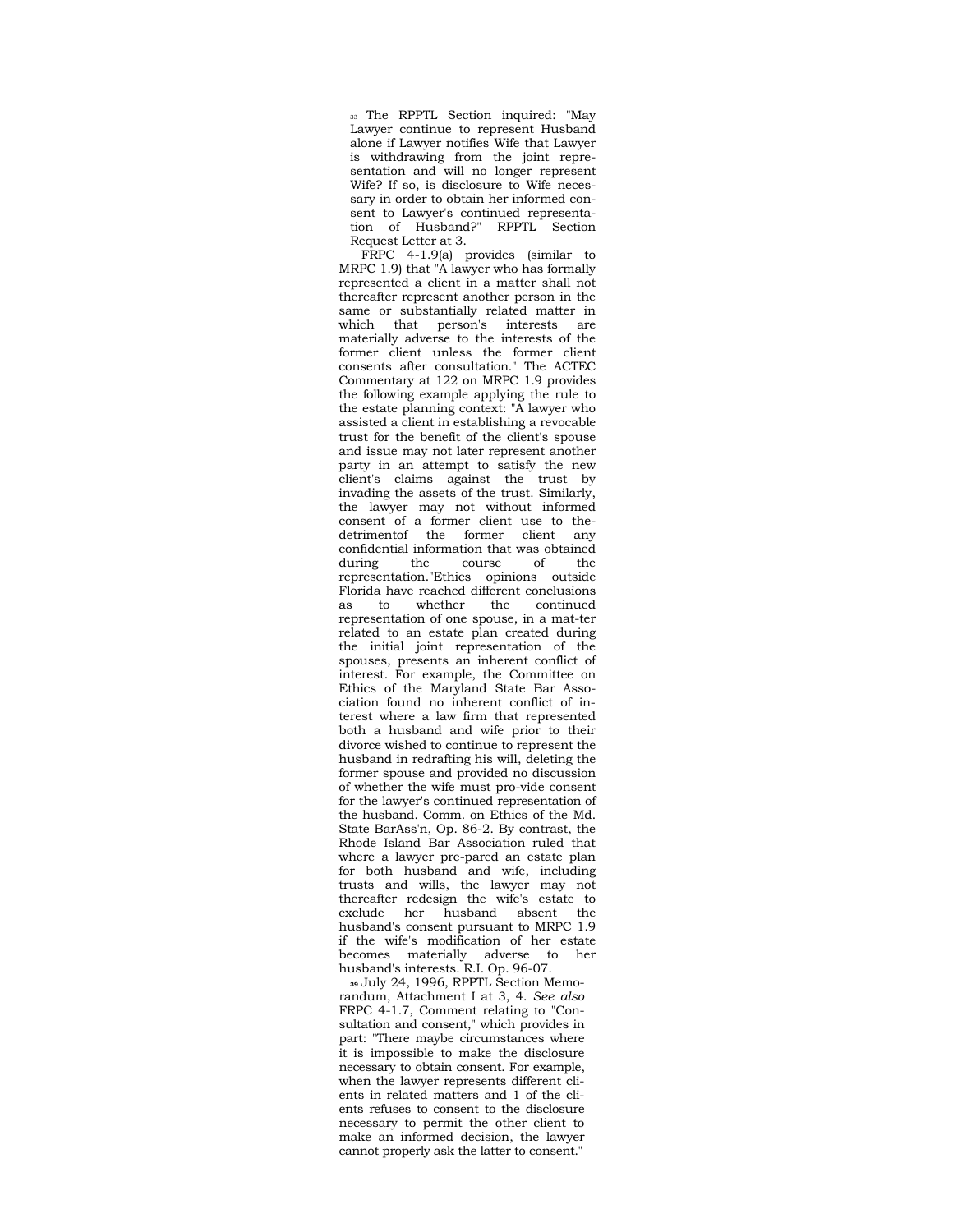4° *See* Restatement §213, cmts. d & e. The RPPTL Section Request Letter at 4 also contained the following analysis: "Lawyer must inform Wife that, if she assents to Lawyer's continued representation of Husband, Lawyer may utilize (possibly to Wife's disadvantage) any information acquired by Lawyer during the joint representation. See ACTEC Commentaries at 122. Lawyer would not be required to obtain Wife's assent to Lawyer's representation of Husband alone in an unrelated matter (e.g., a business transaction) in which the spouses' interests were not materially adverse, assuming Wife will not suffer any material harm on account thereof. In the event of the spouses' subsequent divorce, Lawyer might be able to represent Husband alone (without obtaining Wife's assent) in estate planning upon the proceeding' s conclusion, as long as there were to be no relevant material adversity between the spouses' interests (insofar as concerns Husband's estate planning) at that time." 41 *See* May 15, 1996 RPPTL Section

Memorandum to the Florida Bar Professional Ethics Committee at 4; this Memorandum is available on the Internet at <http://www.flabarrpptl.org>.

<sup>42</sup>*See* note 1, *supra.* 

43 This conclusion is consistent with the Study Committee Report, which determined that no conflict is presented "if there is a mere possibility of conflict between the spouses in the estate planning process" and that a conflict only arises where there exists "a substantial potential for a material limitation on the lawyer's representations of either spouse — the equivalent of a material potential for conflict." Study Committee Report, at 779, 780. *See also* Standing Comm. On Legal Ethics of VA State Bar, Op. 708 (1985); *but see* Professional Ethics Comm. Of Allegheny County Bar Ass'n, Formal Op. 4 (Pa. 1983). *See generally* Restatement §211, cmt. c.

44 Advisory Op. 95-4 at n.l. This language was taken directly from the RPPTL Section Request Letter at 6. The RPPTL Section Request Letter at 2 further provides: "Where the quality of representation which either spouse may receive may be materially limited in a joint representation on account of divergent goals or interests, each of them should have the opportunity to know that he or she may be better served if each spouse were to be represented by separate attorneys. When this subject is raised, most spouses may be expected to choose the joint representation — however, it is important that they be informed that their divergent interest could, to some degree, affect the quality of representation they may receive in the estate planning process."

*45 See* Restatement §211, cmt. c, illus. 1- 3. *See also* Study Committee Report at 780-781.

 $46$  FRPC 4-1.7(c). For a general discussion of Florida decisional authorities addressing full disclosure and informed consent, *see* FLORIDA LEGAL ETHICS, *supra* note 5, at §7.12.

47 For a discussion of client informed consent, *see* Restatement §202, cmt. c. One noteworthy case is *In re Boivin,* 533 P.2d 171 (Ore. 1975) (notice of dual representation held insufficient to inform clients of potential conflict where attorney represented both buyer and seller in a business transaction, as attorney must explain nature of conflict of interest in such detail that the clients understand the reasons why it might be beneficial to retain independent counsel). *See also* Professional Ethics Comm. ofAllegheny County Bar Ass'n, Formal Op. 4 (Pa. 1983) (finding that, in estate planning situations involving conflict of interest between spouses, counsel should be authorized to and should in fact make full disclosure to each party of all assets involved and the terms and significance of the distributive scheme adopted by both, since "the failure to provide such pertinent information, if deliberate, may border on fraudulent conduct, or if through neglect, might well vitiate the immunization sought" by an initial waiver of conflict of interest). *Cf.* Colo. Bar Ass'n Op. April 20, 1985 at 196 (opining that prior to agreeing to rep-resent both a purchaser and a seller or a residential real estate transaction, the lawyer must determine that the parties agree on all material terms, disclose the risks of multiple representation, and disclose that if a dispute develops, the lawyer would have to withdraw from representing either party absent knowing consent of the information by each party). Even where the attorney only represents one spouse, potential malpractice concerns may arise concerning the quality of the attorney's independent advice, as illustrated in *Lovett v. Lovett,* 593 A.2d 382 (N.J. Sup. 1991) (legal malpractice claim dismissed where new attorney pre-pared new will for husband containing substantially different provisions from husband's earlier estate plan, notwithstanding second wife's relatively passive participation in the estate planning services rendered for husband, who was age 73 and having memory difficulties).

48 As of the writing of this article, the Estate Planning, Probate and Trust Professionalism Committee of the RPPTL Section is undertaking a project to develop model forms for estate planning engagement letters, including matters relating to Advisory Opinion 95-4. Draft language relating to this project may be found on the Internet at <http:// www. flabarrpptl. org>.

**<sup>48</sup>***See, e.g., Hotz v. Minyard,* 403 S.E.2d 634 (S.C. 1991) (where one client made two wills, second of which would adversely affect his daughter's interests and where both were clients of same attorney, finding no duty to disclose existence of second will against wishes of testator but finding duty to deal with other client (daughter) in good faith and not actively misrepresent first will); *Haynes v. First Nat'l State Bank of New Jersey,* 432 A.2d 890 (N.J. 1981) (finding mere possibility of conflict of interest due to possibility of undue influence at outset of attorney-cli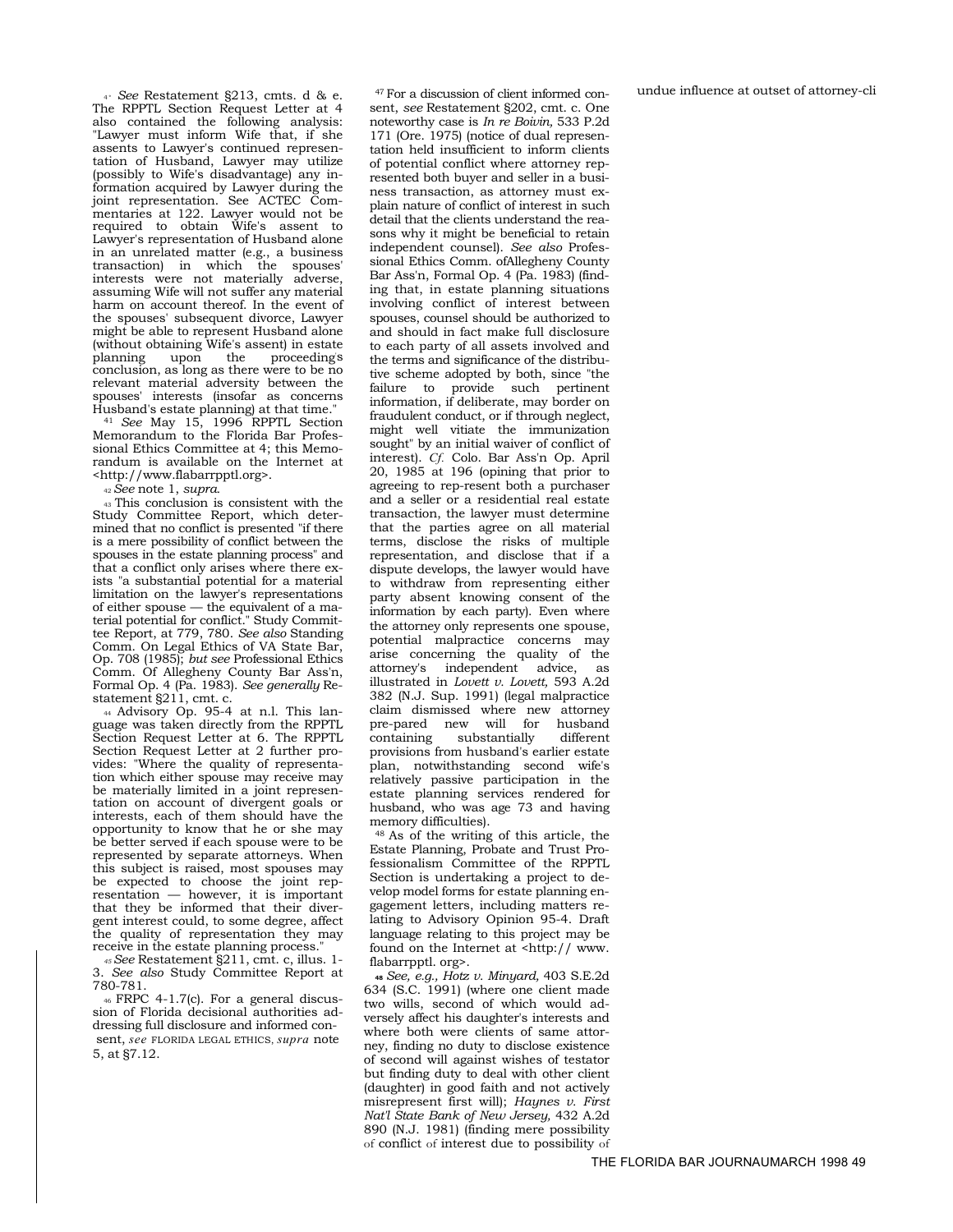ent relationship sufficient to establish ethical breach by attorney; further finding that even where representation of two clients has become routine practice, when latent conflict becomes real, attorney must fully disclose all material information and, if need be, extricate himself from conflict by terminating his relationship with at least one party).

50 In Florida, an ethics rule violation may be introduced as "some evidence" of malpractice. *Pressley v. Farley,* 579 So. 2d 160,161 (Fla. 1st D.C.A. 1991), *cause dismissed,* 583 So. 2d 1036. Malpractice liability for estate planning under Florida law is addressed in BASIC ESTATE PLAN-NING IN FLORIDA §§13.24 *et seq.* (2d 1993, 1996, The Florida Bar) and in Professional Liability of Lawyers in Florida, §§3.11 *et seq.* (1989, 1993 The Florida Bar), which summarize the modified privity requirements under Florida case law. *See also Kinney v. Shinholser,* 663 So. 2d 643 (Fla. 5th D.C.A. 1995). No reported Florida case has addressed the application of malpractice privity requirements with respect to challenge to estate planning documents grounded on a conflict of interest ethics violation. For a general discussion of the significance of ethical violations with respect to attorney civil liability in estates and trust practice, *see* Bruce S. Ross, *How To Do Right By Not Doing Wrong: Legal Malpractice and Ethical Considerations in Estate Planning and Administration,* 28 U. MIAMI HECKERLING INST. T 800, at Q 806.2 (1994). *See generally* Restatement (Third) of the Law Governing Lawyers (Tentative Draft No. 8, March 21, 1997) (ALI) *§§71 et seq.;* 

1 HAZARD & HODES §1.7:306 and 2 HAZ-ARD & HODES §8.4:201.

51 1 HAZARD & HODES §1.7:305.

Proposed Advisory Op. 95-4. This conclusion of Proposed Advisory Opinion 95- 4 is reported in Christopher H. Gadsden, *Familiar Ethics Themes Receive Additional Attention,* TR. & EsT., May 1997 (vol. 136, no. 6), at 39, 40, although the Gadsden article does not report that this conclusion has been rejected and reversed in the final text of Advisory Opinion 95- 4.

**53** May 9, 1997, RPPTL Section Memorandum, at 2-3. This position follows *In re Samuels,* 674 P.2d 1166 (Ore. 1983), which held that no advance confidentiality warning was required prior to representation of multiple clients in the formation of a partnership where no conflict of interest was presented. In an earlier submission, the RPPTL Section had also set out its analysis that, from purely an interpretation viewpoint, FRPC Rules 4- 1.4(b) and 4-1.7(c) were not intended to be read to require an advance confidentiality warning in the absence of a conflict of interest. May 15, 1996 RPPTL Section Memorandum at 8-10. In recent action consistent with this position, the NewYork State BarAssociation approved a proposed amendment to DR 5-105 (C) that incorporates language similar to FRPC 4-1.7(c) and the last sentence of MRPC 1.7 (b). In explaining the change,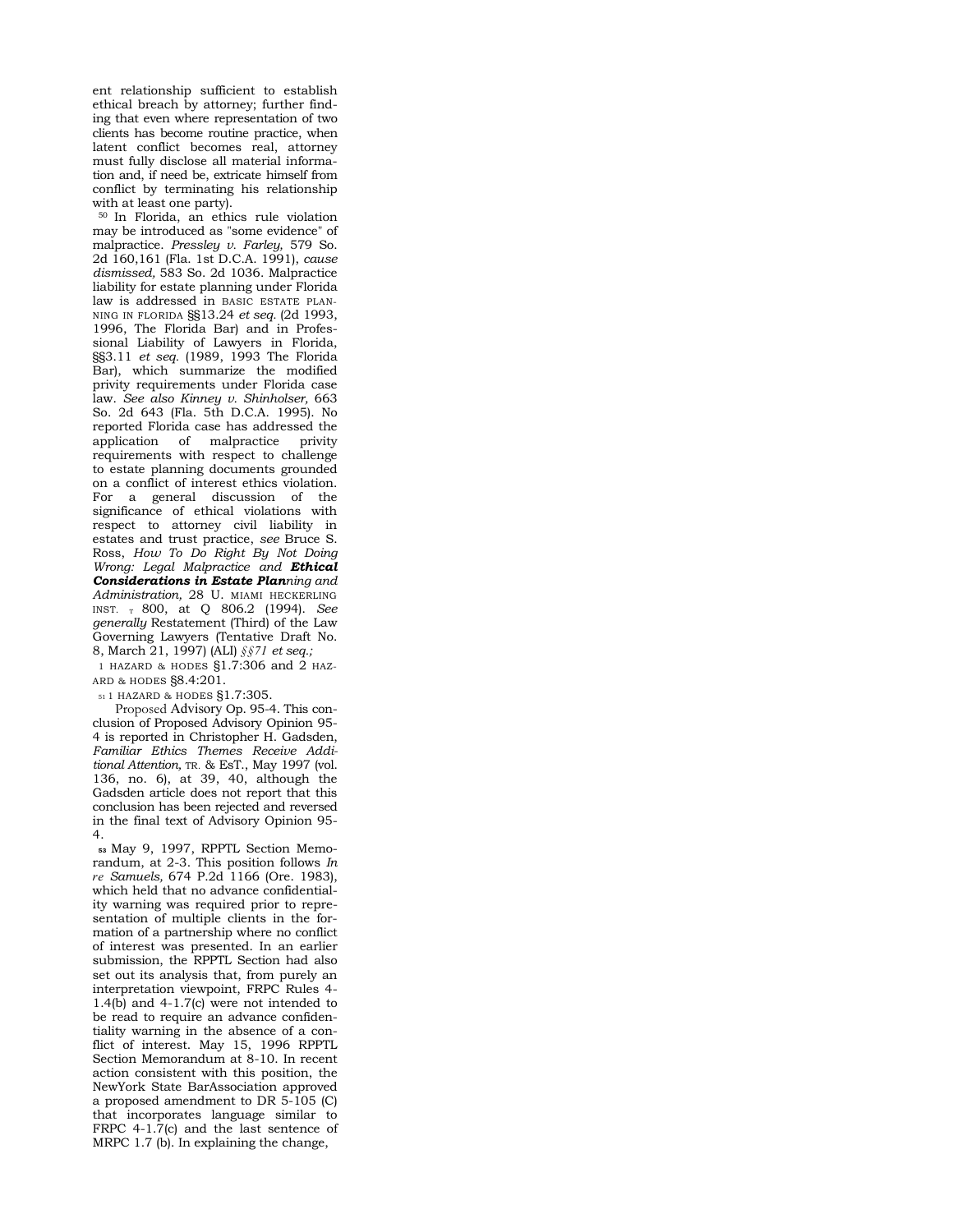that name her beneficiary

the comment to the proposed amendment indicates that it is to be applicable in situations where lawyers are seeking waiver of conflict of interest. N.Y. State BarAss'n, Proposed Amendments to the N.Y. Lawyers' Code of Professional Responsibility, DR 5-105 (C) (January 24, 1997).

54 This example is as follows: "Lawyer Represents Husband and Wife as plaintiffs jointly in a substantial personal injury matter. Husband's claims are based upon serious injuries received in an automobile accident, and Wife's claims are based on loss of consortium. At the outset of the litigation and throughout its prosecution Lawyer does not learn any information which might reasonably indicate that the interests of his co-clients were divergent. At no point does Lawyer discuss with them conflict of interest or separate confidence concerns. After substantial discovery, settlement negotiation discussions reach tentative agreement on a settlement amount. However, Husband separately confides to Lawyer that he is having an extra-marital relationship and insists that the settlement agreement be structured to provide that Husband alone is to be entitled to the entire settlement proceeds." May 9, 1997 RPPTL Section Memorandum at 4.

The RPPTL Section opposed the per se rule favored by the Professional Ethics Committee because it would "add a severe requirement on Florida lawyers which would essentially censure ethical conduct currently practiced by a large segment of Florida's lawyers." Id. *See also*  Monroe County BarAss'n Ethics Comm., Op. 87-2 (N.Y. 1988), which presented facts similar to the above personal injury example. Although that opinion did not address the issue whether the joint representation of a husband and wife as plaintiffs in a personal injury litigation (arising from injuries sustained by the husband) created a conflict at the outset or a need for an advance confidentiality warning, it concluded that where a lawyer learns during the course of the trial that the husband intends to divorce the wife after the lawsuit has concluded and a settlement has been paid to both, there is no implied consent on the part of the husband to the disclosure to the wife simply by virtue of the fact that the spouses have jointly employed the lawyer. Presented with this dilemma, the opinion concludes that the lawyer should first ask for the husband's permission to disclose the information to the wife so that the lawyer may continue to represent the husband after the wife seeks the services of another lawyer and, if the request is refused and the information remains confidential, the lawyer cannot continue to represent the husband after the wife seeks the services of another lawyer.

**<sup>55</sup>**Advisory Opinion 95-4 does indicate that, while not ethically required, an advance discussion of confidentiality may be desirable, as"in some situations it may help prevent the type of occurrence" addressed therein. In subsequent discussion regarding separate confidences, Advisory Opinion 95-4 also states that "confusion or misunderstanding on the part of the clients may be minimized or eliminated by means of a discussion between the lawyer and the clients at the outset of the representation." In this connection, the ACTEC Commentaries at 86 provide as follows: "Prospective clients and the lawyer should discuss the extent to which material information imparted by either client would be shared with the other and the possibility that the lawyer would be required to withdraw if a conflict in their interests developed to the degree that the lawyer could not effectively represent each of them. The information may be best understood by the clients if it is discussed with them in person and also provided to them in written form, as in an engagement letter or brochure."

Taking into accountAdvisory Opinion 95-4, the foregoing quotation should be interpreted as a practice suggestion (and not as an ethical requirement) for estate planning attorneys in Florida.

**<sup>56</sup>**RPPTL Section Request Letter at 2. Neither the ACTEC Commentaries nor the Study Committee Report specifically consider the lawyer's duties in the event that the lawyer learns from another source detrimental information of material impact which the lawyer expects one spouse would not wish the lawyer to disclose to the other spouse. For example, suppose the situation presented in Advisory Opinion 95-4 were altered such that the lawyer only became aware of the husband's extra-marital relationship from another source. Presumably, the husband, if confronted by the lawyer, would object to disclosure to the wife, and the basic ethical duties as dictated by Advisory Opinion 95-4 would govern the lawyer's conduct. For another example involving information learned from a third party, *see* Burnele v. Powell and Ronald C. Link, *The Sense of a Client: Confidentiality Issues in Representing the Elderly,* 62 FORDHAM L. **REV. 1197, 1212 (1994).** 

67 ACTEC Commentaries at 67. In contrast, the ACTEC Commentaries gives two other examples of separate confidences of a more serious nature: "After she signs the trust agreement I intend to leave her" or "All of the insurance policies on my life